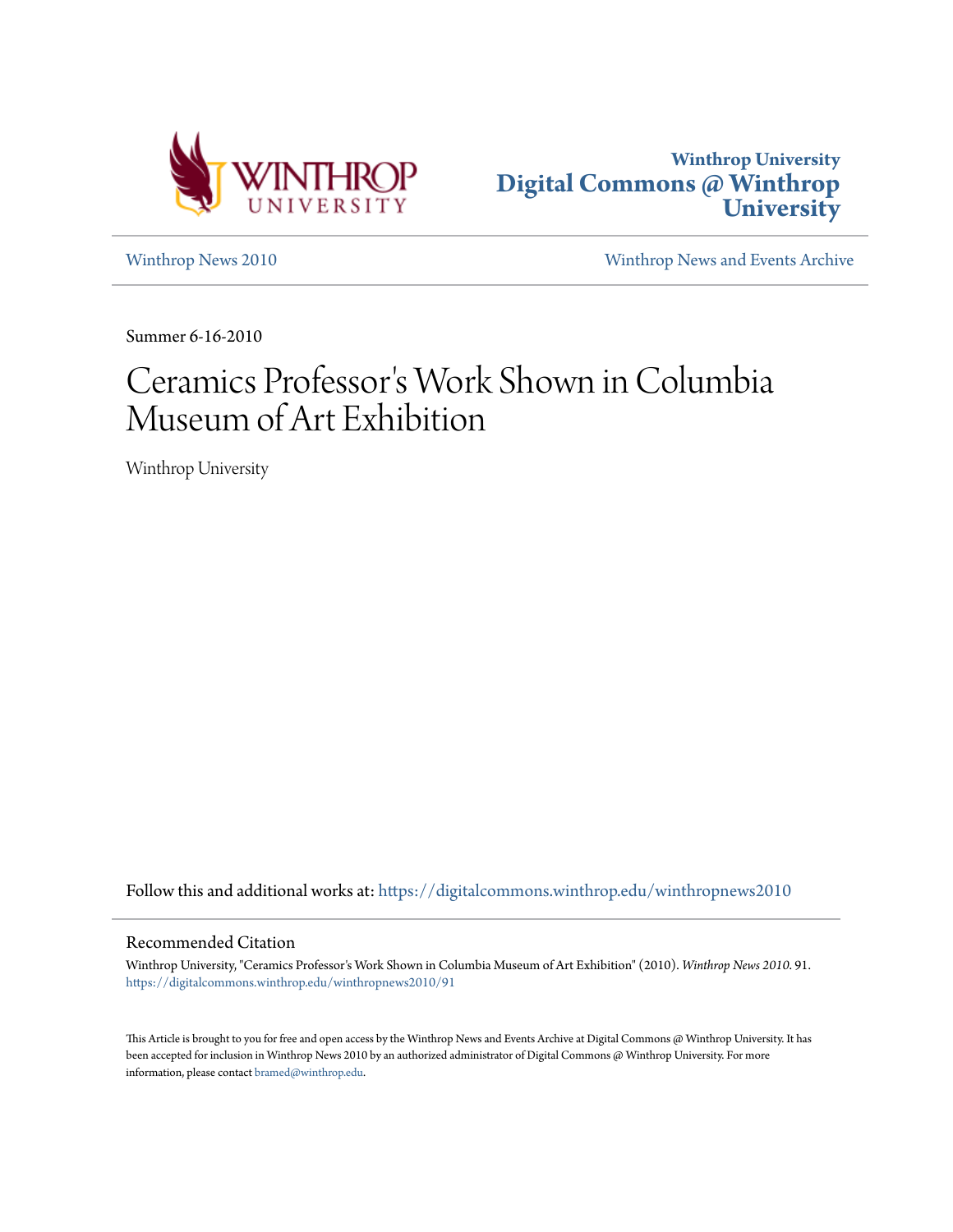上没有。

**C** SHARE

All News

Archives

RSS News Feeds

Winthrop in the News

## 06/16/2010 **Ceramics Professor's Work Shown in Columbia Museum of Art Exhibition**

## **Quick Facts**

**ABOUT ADMISSIONS & AID ACADEMICS STUDENT LIFE ATHLETICS GIVING**

VINTHROP

UNIVERSITY

**Jim Connell, professor of ceramics, is a** featured artist in the Columbia Museum of Art's "SC6: Six South Carolina Innovators in Clay" exhibition.

The show runs through Oct. 3, 2010, in the museum's Gallery 15.



ROCK HILL, S.C. - The work of **Jim Connell**, professor of ceramics, will be featured in a Columbia Museum of Art **exhibition** on six noteworthy ceramic artists active, presently or previously, in South Carolina.

**"SC6: Six South Carolina Innovators in Clay,"** which includes pieces drawn from public and private collections, will continue through Oct. 3, 2010, in the Columbia Museum of Art's Gallery 15. The exhibited works illustrate a diverse range of technique, glazes and forms for which these six artists are best known. Other ceramic artists recognized in the exhibition are: Russell Biles of Greenville, S.C., known for figural

Jim Connell

sculptures laden with social and political commentary; the late Georgia Henrietta Harris, a member of the Catawba Nation largely credited with reviving the Catawba pottery tradition; Peter Lenzo of Columbia, S.C., whose technically complex sculptures recall the 19th-century Southern "face jug" tradition; Ron Meyers of Athens, Ga., whose functional ceramics are brightly slip-painted in a gestural, expressionistic style both provocative and confrontational; and Virginia Scotchie of Columbia, S.C., head of the ceramics program at the University of South Carolina, who incorporates familiar shapes when creating her complex, lushly glazed vessels.

**Connell** discovered his passion for pottery as a college student at Loyola University in Chicago, Ill. He joined Winthrop's Department of Fine Arts faculty in 1987, and his work has been featured in numerous U.S. museums, including the Carnegie Museum of Art in Pittsburgh, Pa., the Minneapolis Institute of Art, as well as museums overseas, such as the Taipai County Yingge Ceramic Museum in Taiwan and the Yixing Ceramic Museum in China. In 2009, his work was juried into the 17th Annual Strictly Functional Pottery National, the premiere functional national show, for the 16th time – a record that no other ceramic artist in the U.S. holds. In addition, **Connell's** creations have been juried consistently into the National Council on the Education for Ceramic Arts Clay National Exhibition.

The ceramic artist, who also sells his pieces in Winthrop's annual Holiday Pottery Sale, said he strives " for beauty and elegance in my pieces."

"On my very best days in the studio I get glimpses of it and it keeps me going. It is all about that eternal elusive quest for beauty," **Connell** added.

In conjunction with "SC6," **Connell** will deliver a Gallery Talk at the museum on Wednesday, July 16, at 1 p.m.

The **Gallery 15 show** is organized in conjunction with the museum's major summer exhibition, **"Innovation and Change: Great Ceramics from the Ceramics Research Center."** The exhibition highlights 78 masterworks by many of the leading international ceramic artists and offers a panoramic survey of the potential of clay as an expressive art form. "Great Ceramics" runs through Sept. 5, 2010. Presenting sponsors for the exhibition are Carolina Ceramics Brick Company and Marcia and Allen Montgomery. Supporting sponsors are Colonial Life and Accident Insurance Company and